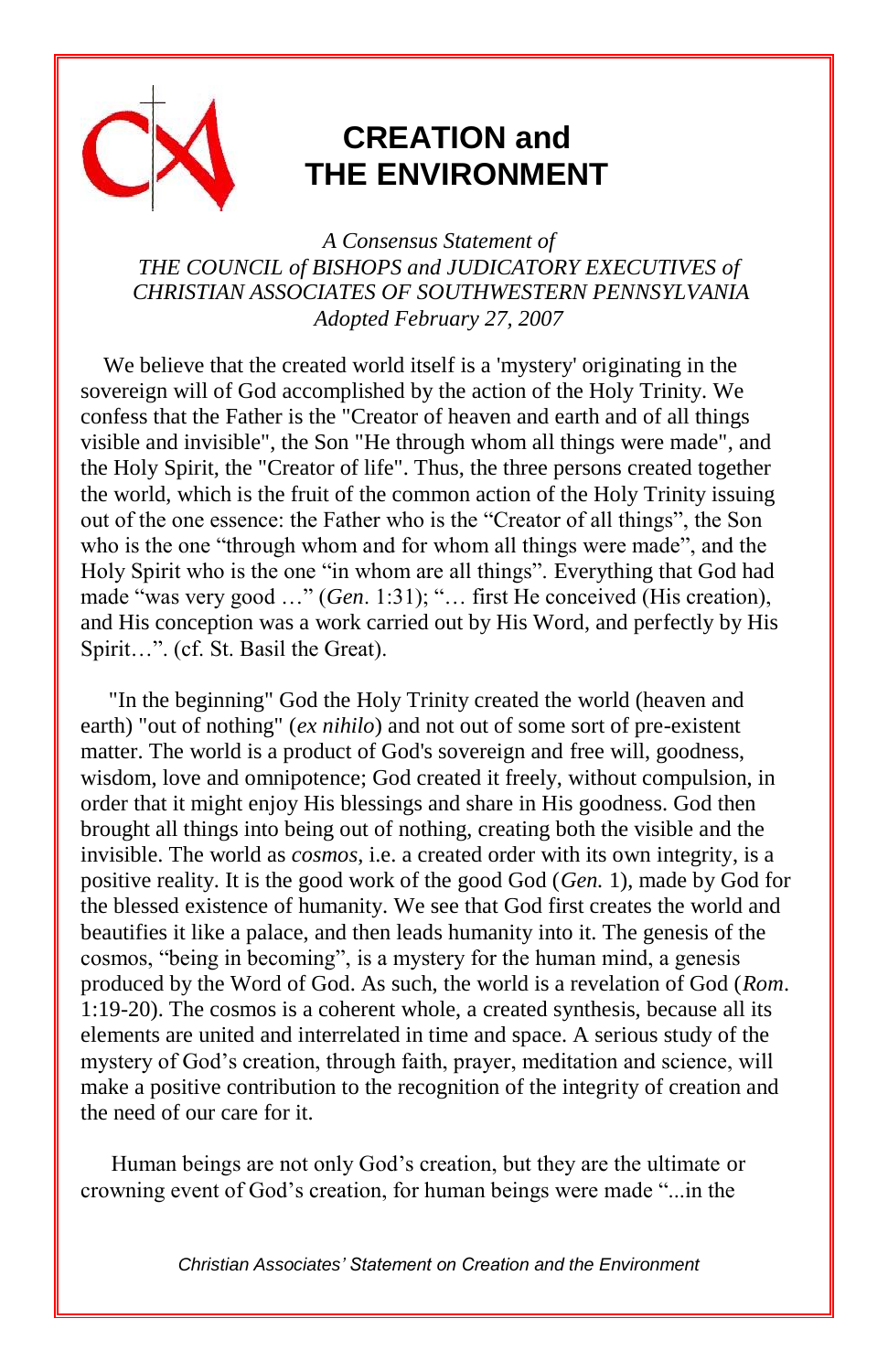image and likeness of God..." (*Gen* 1:26 ff); the reference to "the image of God" is to be understood in terms of Jesus Christ, since He is explicitly identified with it (*2 Cor*.4:4; *Col*. 1:15; *Heb*. 1:3 ff). Thus, for human beings to be in the image of God means to be in Christ, or assimilated to Christ. This is a matter of the grace of God and the action of God; it is not a "matter of nature", because only Christ is by nature God's image, Christ being God's eternal and natural offspring, His only begotten Son.

 The value of God's creation is then seen not only in the fact that it is intrinsically good, but also in the fact that it is appointed by God to be the home for living beings. The value of the natural creation is revealed in the fact that it was made for God's purpose; it was to serve God's creatures that were made in God's image and likeness; and it was ultimately to be the context for God's Incarnation and humanity's restoration to communion with God in that calling to be God's image and likeness; and as such, it was made to be for the beginning of the actualization of the Kingdom of God. It can be said that the cosmos provides the stage upon which humankind moves from creation to that ultimate restoration. Therefore, the whole of the creation is ultimately destined to become a transfigured world, since the salvation of humankind necessarily involves the salvation of its natural home, the cosmos.

 Before their fall the first human beings experienced the creation as one harmonious whole. It was like a beautiful garden (*paradeisos*, *Gen*. 2:8) given to them to tend with care and love. The human fall, however, which was essentially a sinful exercising of human freedom, introduced forces of disintegration into the body of creation. As a consequence of sin, humanity experienced a three-fold alienation.

- Firstly, humanity was estranged from the Creator (cf. *Gen*. 3:8).
- Secondly, human beings became alienated and estranged from one another, and even within themselves (cf. *Genesis* 4:8 ff;).
- Thirdly, humanity lost its capacity to enter into a proper relationship with nature as well as with the whole of the creation (cf. *Genesis* 3:17 ff; see also *Genesis* 4:10-11).

 Enmity between the natural world and human beings replaced the proper and original relationship of harmony and care. Domination and exploitation of the creation for selfish ends by greedy human beings became the order of history. Thus, manifold forms of disintegration set in, which converged in the reality of death and corruption. The "fear of death" instilled anxiety, acquisitiveness, greed, hatred and despair in human beings. Modern forms of economic exploitation, racial oppression, social inequalities, war, genocide,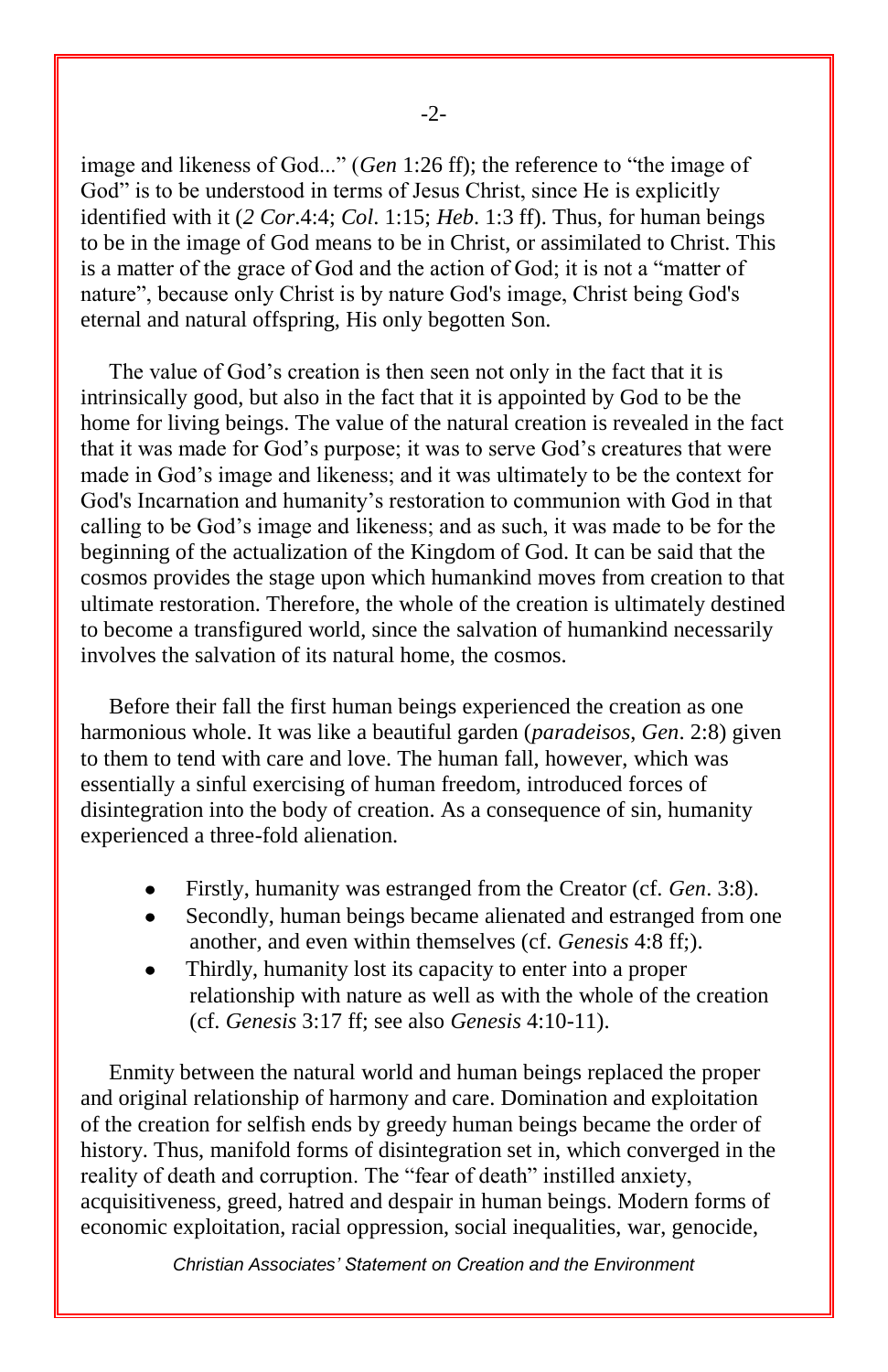among other things, are all consequences of the "fear of death", as well as collective signs of the reality of death and the condition of sin and death that human beings inherit.

 God's created world, in and of itself in its unredeemed condition, is measurably headed for death; the created world shares with human beings the intrinsic need for the reality of God's salvation. Christians proclaim that reality of salvation; in and through the Incarnate God, our Lord Jesus Christ, the Father "… made known His will ... as a plan for the fullness of time, to unite all things in Him (Christ), things in heaven and things on earth…" (*Eph*. 1:10). Jesus Christ, the Son of God became man, and restored and renewed humanity and the whole of the creation, uniting both of them with the Creator in and through Himself. One of the Trinity, thus, became Incarnate, became man, as such revealing his Lordship over the whole of the creation, and showing humanity a Lordship in stewardship and service. From the very earliest of the Christian experience of the Lord's crucifixion, death and resurrection, it was understood that "... all of creation suffered with the Creator on the Cross…" (see *Romans* 8:26 ff); and therefore, all of God's creation is redeemed, restored for the serving of God's purpose. The Lord Jesus Christ is the only Deliverer of human beings from that condition that is otherwise faced, and He is the Deliverer as well of His creation.

 We therefore know that God is the creator of all that exists, a world that was beautifully and wonderfully made, a fitting manifestation of His glory (cf. *Ps*. 103 [104]); but we stand today also within a wounded creation, one which suffers under distorted conditions which are the result of sin. In our selfishness and greed we have used our otherwise good technological abilities to exploit God's creation, to destroy the "balance of nature" and to deform what God originally made to be in wholesome communion with us and with Him. Creation is no longer integrated with humanity, nor is it in harmony with God. The creation needs to be reintegrated, but this can happen only as it is brought once again into communion with the Lord, so that it may find in Him its fullness of purpose and its transfiguration. Humanity can no longer ignore its responsibility to protect it and preserve it. In order to do this, however, humanity must learn to treat the creation as a sacred offering to God, an oblation, a vehicle of grace, an incarnation of our most noble aspirations and prayers.

 Simply said, the environmental crisis is a sin; it is the sin of our not being "faithful stewards" over that which is entrusted to us by God; like all sin, it ruptures our relationship with God; like all sin, it is a judgment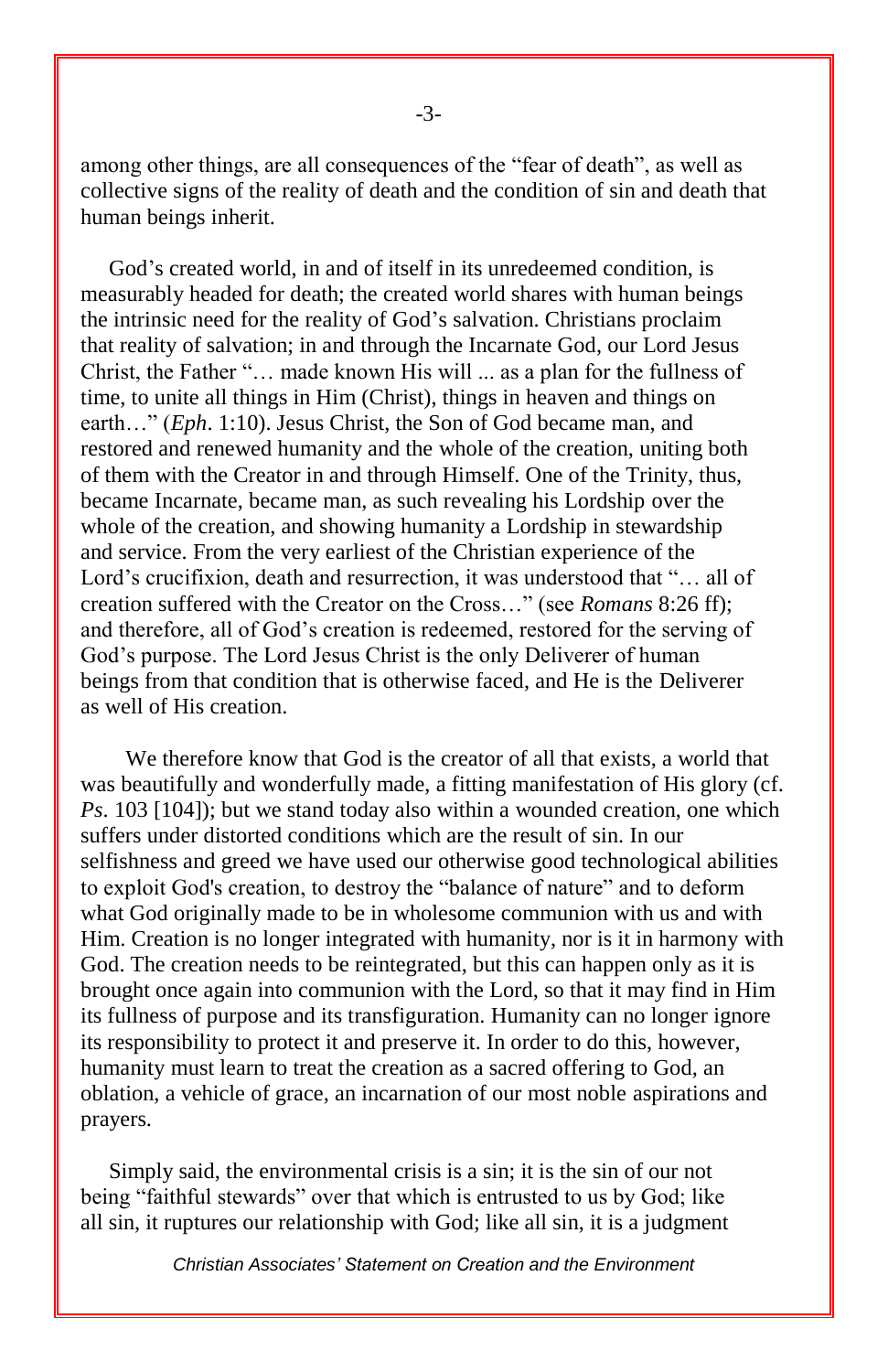upon humanity; like all sin, it requires repentance before God. We need to find ways, as churches, to support sound programs which seek to preserve from pollution the air, the water, and the land around which we live. To speak of the reintegration of creation today is first to speak words of repentance and to make commitments of stewardship, commitments toward the formation of a new way of living for the whole of humanity. The contemporary world must repent for the abuses which have been imposed upon the "natural world", seeing it in the same kind of relationship to us as we see the unity of our human nature in both body and soul. We must begin to undo the pollution and disruption we have caused, which brings death and destruction to the mineral, vegetable and animal dimensions of the world.

 For ourselves, this means a recommitment to "the simple life" which is content with "… our daily bread…" (cf. *Matthew* 6:9-15) and sees unnecessary luxuriousness as the deprivation of necessities owed to the poor (cf. *Luke* 16:19-31, "the Rich Man and Lazarus"), among other things. In all of its aspects, this concern for the reintegration of the creation calls Christians to a new affirmation of self-discipline, a recovery and renewal of the spirit of the authentic Christian practice of self-denial as a tool for overcoming that self-indulgent luxuriousness (this tool is classically called "Christian asceticism"). This calling is for every Christian regardless of person, status, position or condition. In short, we must see the created world as our own home, and see every person in it as our brother and sister whom Christ loves and for whom Christ died.

 As Christians, it must be clear that we are not and cannot be exclusively identified with any single ecological movement, party, or organization, either with regard to ideology, philosophy or methodology; at the same time it must be equally clear that we actively seek real solutions to the ecological problems that we face, and do so through the vision of human beings' relationships with God, with each other, and with the created nature, that vision that God has given to us.

 We call upon individuals, churches, and nations to labor to recover the vision of the rightful harmony between the human dimension on the one hand, and the mineral, plant and animal dimensions of the creation that God has given for our use. The lack of attention by human beings to that essential stewardship of God's creation has created various conditions which, today, together present what can accurately be called an "environmental crisis":

*Christian Associates' Statement on Creation and the Environment*

-4-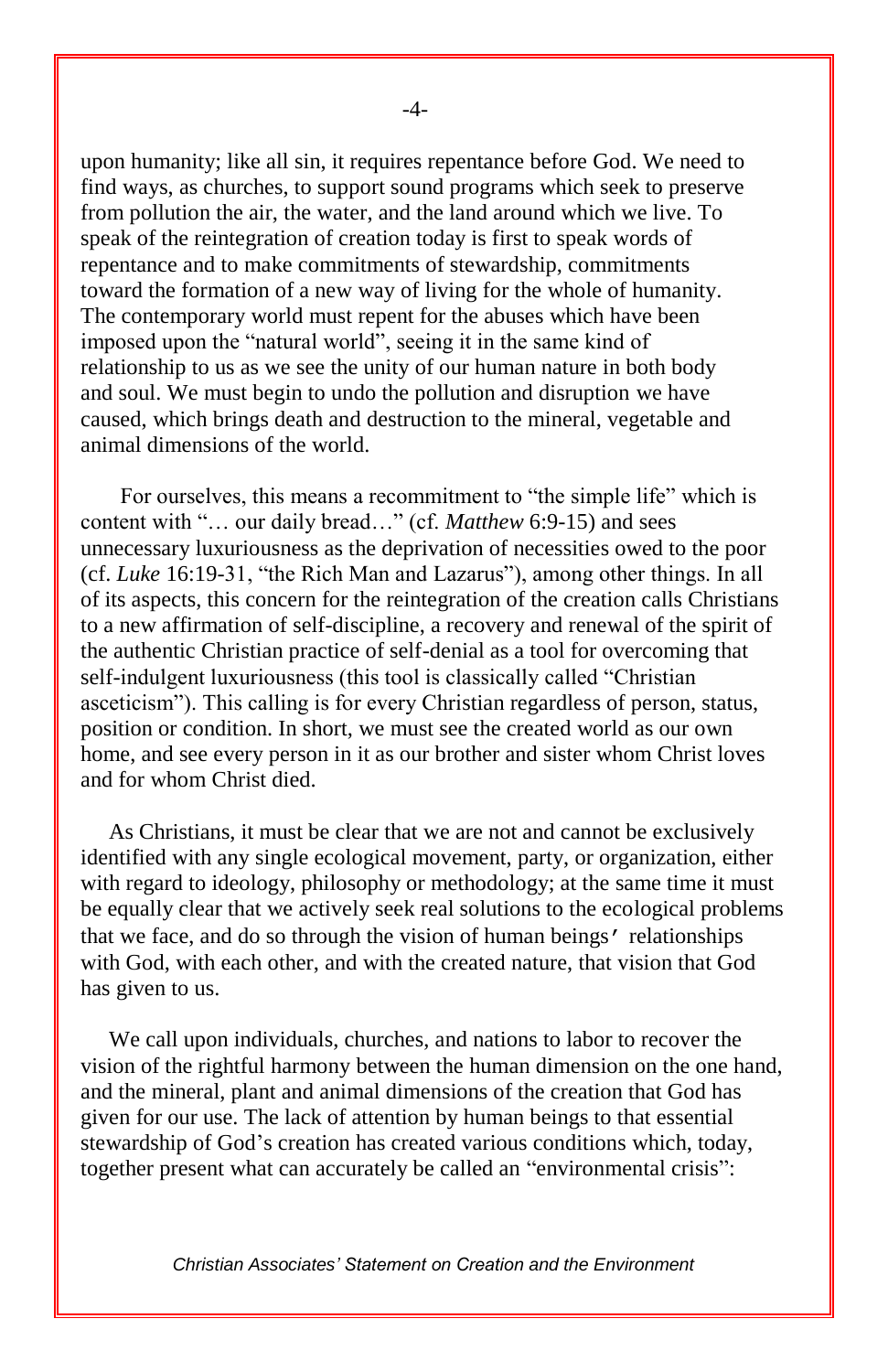- Environmental issues like air and water pollution, depletion of non-renewable resources, destruction of the ozone layer, increasing nuclear radiation, the major loss of forest lands and "making deserts" out of otherwise productive areas, among other things, threaten life itself on this planet.
- The gifts of science and technology are being misused by human beings to the extent of abusing nature and even turning today's life on earth into a hell, not only for the many millions of existing people but also for the generations to come.
- The voices of those who call for just development, just distribution of resources, and just ecological life-styles are being ignored or even suppressed.
- Advances in bio-technology and genetic engineering, while offering great potential good, also run the risk of initiating biological disruption leading to disastrous mutations that are extremely dangerous for the true life on earth; it is critical that all technology be seen in the light of God's revelation, as the Holy Spirit has given it to us, because without adequate knowledge of God's calling to human beings and the essential spiritual nature of human beings, all technology is at risk for misuse, abuse, and use in opposition to God's will.
- We must work in every way possible in our different situations to encourage the scientists and politicians to dedicate the good potentials of science and technology to the restoration of the earth's integrity.

 Like everything else in this fallen world, technology can only accurately be described as "ambiguous". That is: if it is used for the doing of God's work it can have great value; however, if its use is not grounded in the seeking of God's will, it can cause great harm to God's creatures. Similarly, while human creativity and freedom can be seen as superlative gifts of God, it should also be emphasized that their use and function must be rooted and grounded in divine wisdom, which is acquired only by a life of seeking to acquire the Holy Spirit by "...seeking first the Kingdom of God and His righteousness..." (cf. *Matthew* 6:33).

 In being created in God's own image and likeness, human beings received the calling from God to offer back to God that which God has given, in the